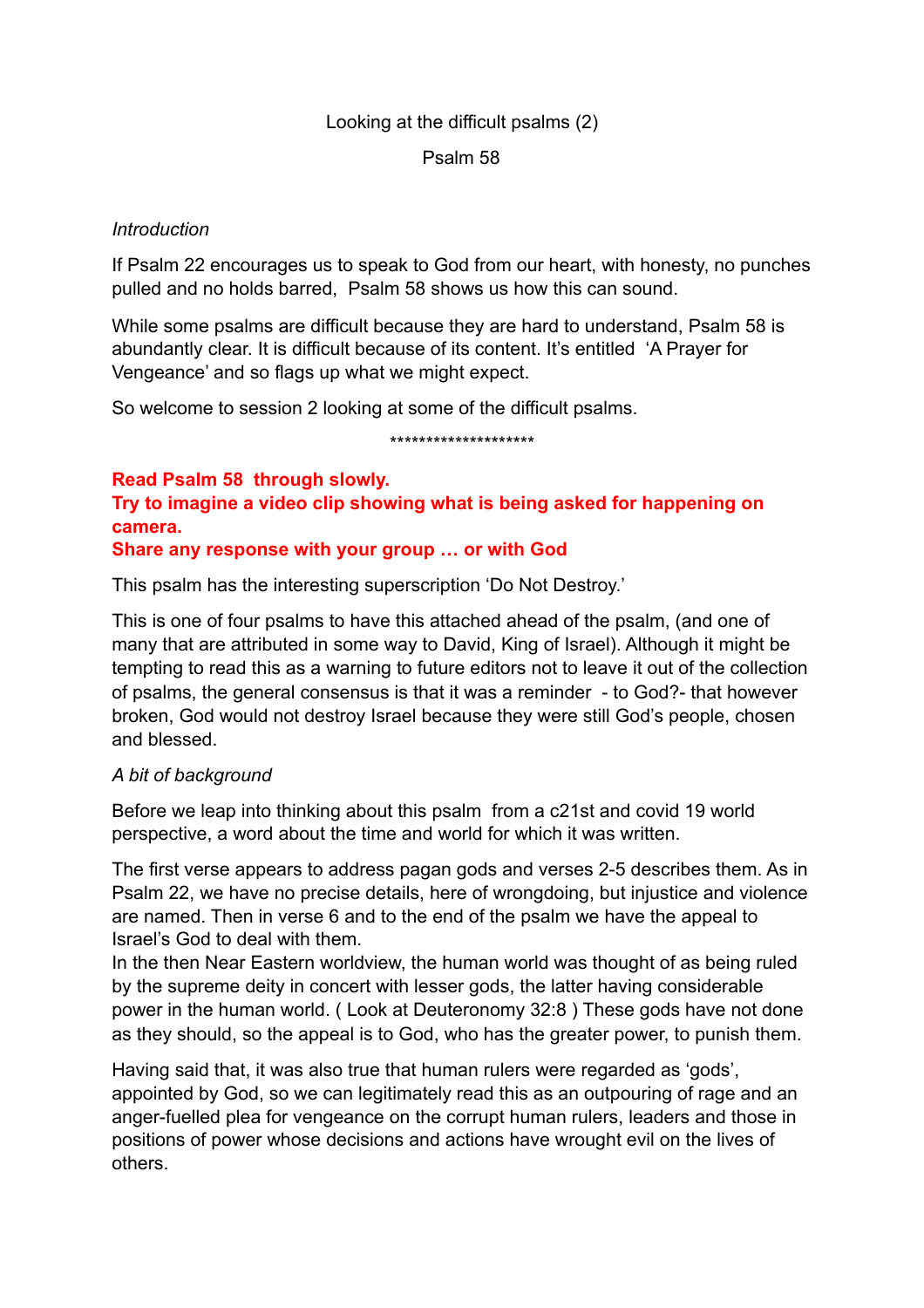And lo! We know what the writer is talking about! We stand shoulder to shoulder with whoever it was! Surely this is THE psalm for today?

# Can you recall hearing this psalm read out in a public church service? If so, can you remember your response? If not, why might this be?

Psalm 58 is known as an "imprecatory psalm", in other words it's a curse! It invokes judgement or disaster on an enemy. (There are many others – look at Psalm 109 – and imprecatory verses are also found in psalms that do not fall into this category, and in the books of the prophets. But Psalm 58 is the most violent.) At various times in the history of the Christian church, it has been deemed unsuitable for public worship, banned from services, read only in part, and omitted from lectionaries (the lists of what scripture is to be read and when during the year). The 1928 revision of the Prayer Book bracketed it and the 1962 Canadian Book of Common Prayer left it out altogether!

If you had to make the call to read it or not in a service, what would you decide?

Should parts of scripture be censored? Why?/ Why not? What are some of the attendant issues here?

# *The complaint*

A friend knew of someone working in a country in Africa who wrote that a state governor had made a show of donating a very large amount of money to help construct a church building. The clergy turned the money down, asking that instead it should pay teachers across the country, who had not received a salary for months. The governor took the money back… but the teachers remained unpaid.

If we cannot find a similarly blatant example of the type of behaviour that sparked Psalm 58 from our own context, we are certainly not free from leadership at every level motivated by a desire for power and marked by self-interest. We too have greedy and corrupt people in powerful positions within our society.

We are used to – and possibly even comfortable with? – talking about greed and corruption in our society in abstract terms but the psalmist here goes for the jugular. Greed and corruption are not disembodied concepts. They are words descriptive of actions done by real people. The governor who did not pay the teachers is the sort of person the psalmist is writing about here.

### Does this stir you to any response?

And the psalmist wants God to take vengeance. What are some of the vivid images he uses?